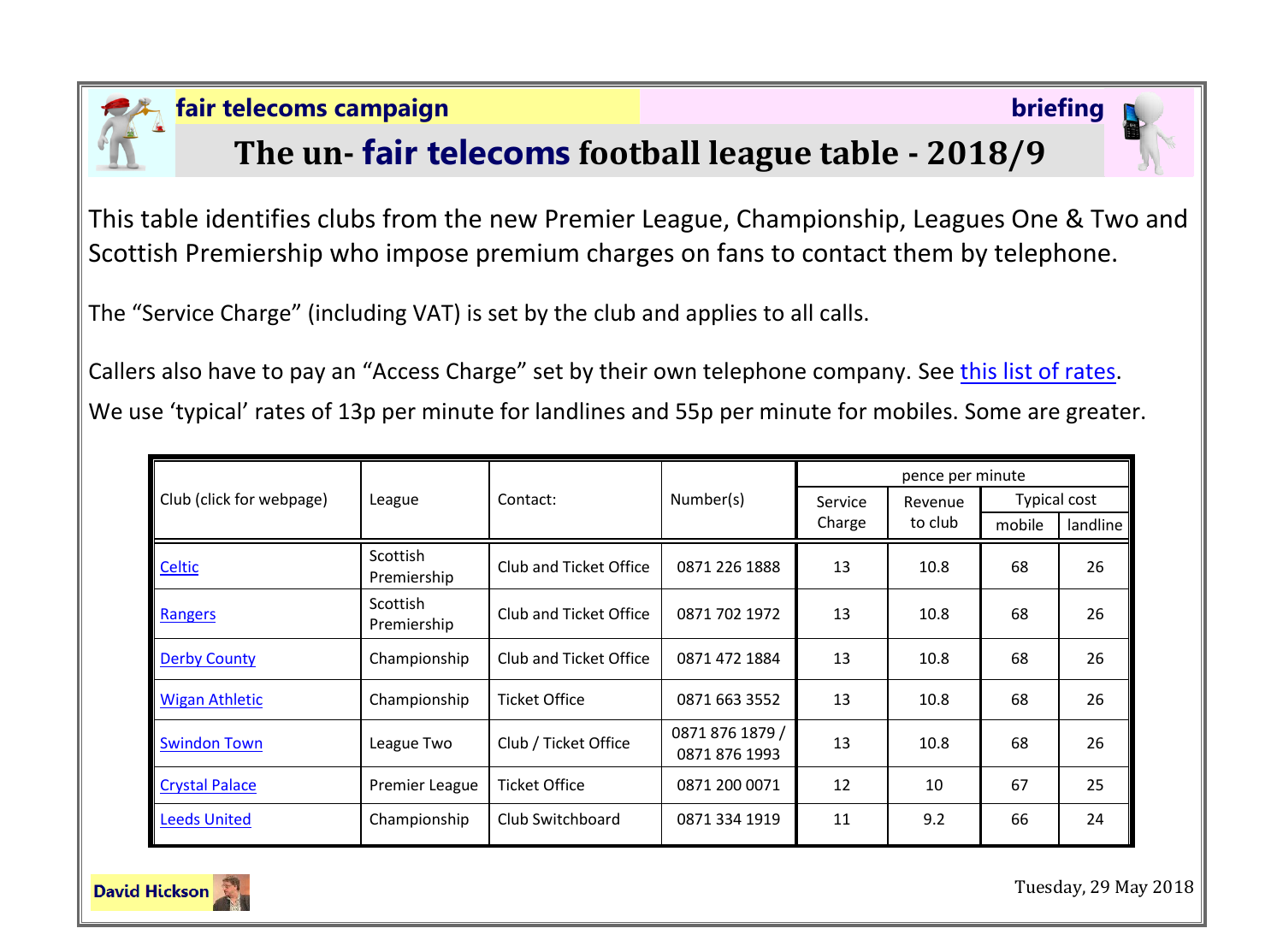

## **fair telecoms campaign briefing**



# **The un- fair telecoms football league table - 2018/9**



| <b>Newcastle United</b>         | <b>Premier League</b>   | <b>Club and Ticket Office</b> | 0844 372 1892                    | $\overline{7}$ | 5.8 | 62 | 20 |
|---------------------------------|-------------------------|-------------------------------|----------------------------------|----------------|-----|----|----|
| <b>Fulham</b>                   | Premier League          | Club Switchboard              | 0843 208 1222                    | $\overline{7}$ | 5.8 | 62 | 20 |
| <b>Bolton Wanderers</b>         | Championship            | Club and Ticket Office        | 0844 871 2932                    | $\overline{7}$ | 5.8 | 62 | 20 |
| Rochdale                        | League One              | Club and Ticket Office        | 0844 826 1907                    | $\overline{7}$ | 5.8 | 62 | 20 |
| <b>Brighton and Hove Albion</b> | Premier League          | <b>Ticket Office</b>          | 0844 327 1901                    | $\overline{7}$ | 5.8 | 62 | 20 |
| <b>Burnley</b>                  | Premier League          | <b>Ticket Office</b>          | 0844 807 1882                    | $\overline{7}$ | 5.8 | 62 | 20 |
| <b>Hibernian</b>                | Scottish<br>Premiership | <b>Ticket Office</b>          | 0844 844 1875                    | $\overline{7}$ | 5.8 | 62 | 20 |
| Middlesbrough                   | Championship            | Store / Ticket Office         | 0844 499 2676 /<br>0844 499 1234 | $\overline{7}$ | 5.8 | 62 | 20 |
| <b>Millwall</b>                 | Championship            | <b>Ticket Office</b>          | 0844 826 2004                    | $\overline{7}$ | 5.8 | 62 | 20 |
| <b>Queens Park Rangers</b>      | Championship            | <b>Ticket Office</b>          | 0844 477 7007                    | $\overline{7}$ | 5.8 | 62 | 20 |
| <b>Blackpool</b>                | League One              | <b>Ticket Office</b>          | 0844 847 1953                    | $\overline{7}$ | 5.8 | 62 | 20 |
| <b>Peterborough United</b>      | League One              | <b>Ticket Office</b>          | 0844 847 1934                    | $\overline{7}$ | 5.8 | 62 | 20 |
| <b>Southend United</b>          | League One              | <b>Ticket Office</b>          | 0844 477 0077                    | $\overline{7}$ | 5.8 | 62 | 20 |
| <b>Coventry City</b>            | League One              | <b>Ticket Office</b>          | 0844 453 9134                    | $\overline{7}$ | 5.8 | 62 | 20 |
| <b>Carlisle United</b>          | League Two              | <b>Ticket Office</b>          | 0844 371 1921                    | $\overline{7}$ | 5.8 | 62 | 20 |
| Southampton                     | Premier League          | Club / Shop                   | 0845 688 9448 /<br>0845 688 9433 | 3              | 2.5 | 53 | 15 |
| <b>Cardiff City</b>             | Championship            | Club / Ticket Office          | 0845 365 1115 /<br>0845 345 1400 | 3              | 2.5 | 53 | 15 |



Tuesday, 29 May 2018